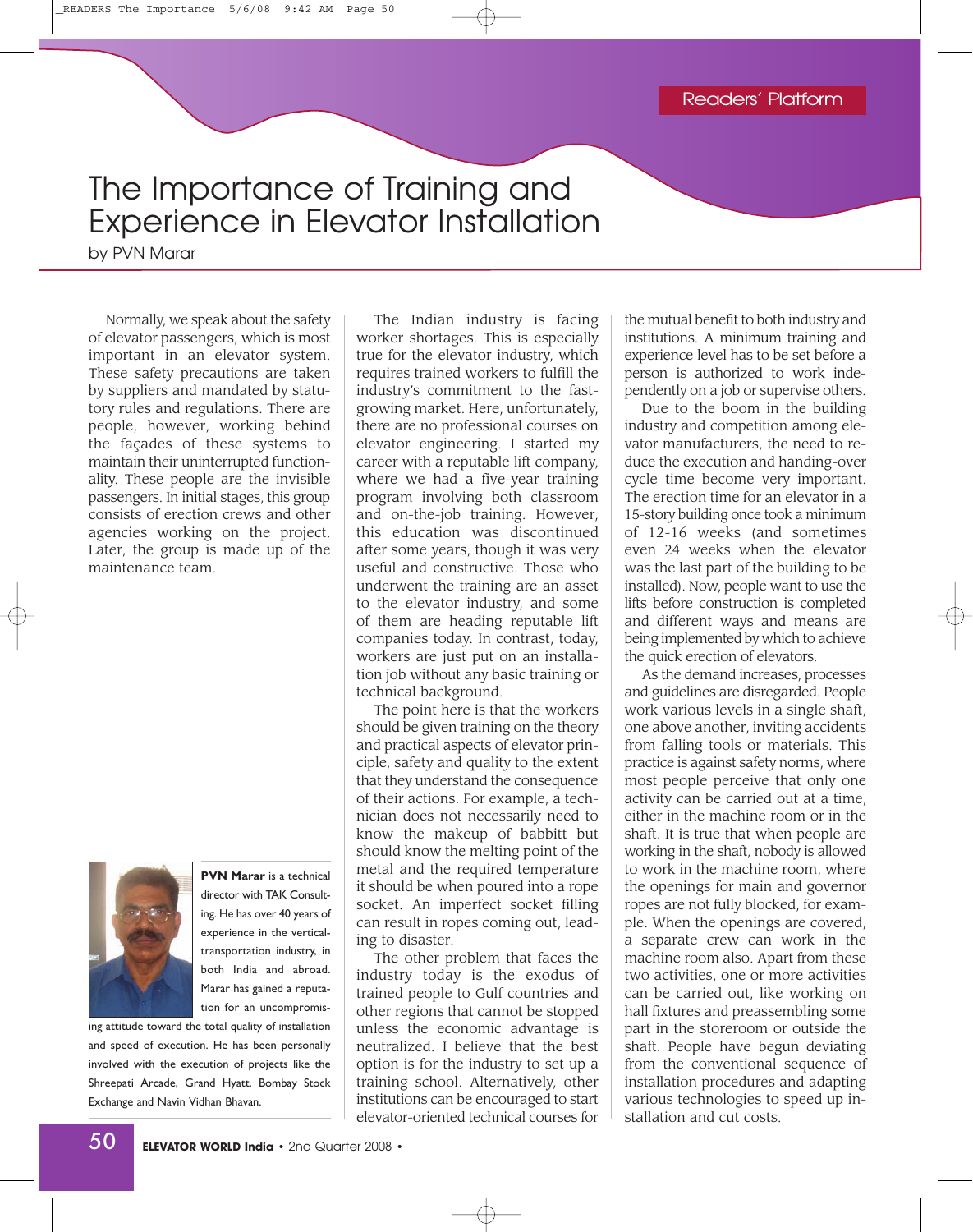I was involved in the modernization of two 30-stop lifts with a speed of 150 mpm. This took 45 days without scaffolding. The only components retained from the old elevator were guide rails and a counterweight frame with fillers. When we were discussing the method of installation, different options were suggested to minimize inconvenience to the occupants and reduce time and cost. It was decided to do away with scaffolding, keep the counterweight frame with fillers at pit, suspend the car with a chain pulley block and work from car top. It was time consuming to work in this way, and there was concern for safety and efficiency of the chain block. It was then decided to have two platforms at the top floor. There was one each near the top and bottom of the counterweight frame, respectively, when the car stopped at the bottom terminal landing.

The idea was not to use scaffolding and a chain block. We parked the car at the bottom landing with adequate support underneath it. The fillers were removed from the counterweight frame to reduce the weight, and the frame was suspended with slings at the top. All the ropes were removed. Everything except the rail and landing doors were removed. A new car sling fixed with a platform, roping machine-room equipment completed the setup. The one temporary platform at the top came in handy for hitching rope at the counterweight, and the second platform was useful to stack the fillers in the counterweight frame. The lift was started slowly, taking care of all necessary safety precautions including providing a balustrade on the car platform. Removal of the existing landing doors and affixing new doors was done by safely working on the lift platform.

It is obvious that parallel activities are to be carried out to achieve fast elevator installation. So, if more people are to be employed at different levels in the shaft, there ought to be a seamless partition to enable different crews to work at different levels. While working on the scaffolding in the shaft, it is mandatory to wear personal protective equipment. Any violation of this requirement may lead to disaster. Some manufacturers use nylon nets every 10-15 meters as fall protection. This method is one of the many good safety practices to prevent any untoward incidents. It is important to educate people to think, visualize, plan and execute every activity with safety, quality and knowledge in mind.

I witnessed a near-miss incident where a lift overshot the top floor, the safety gear actuated and its crosshead touched underside of machine-room slab. The lift settled about 2 meters from the level of the top floor. When I reached the site, I found the technician working under the lift, standing on a temporary platform trying to deactivate *Continued*